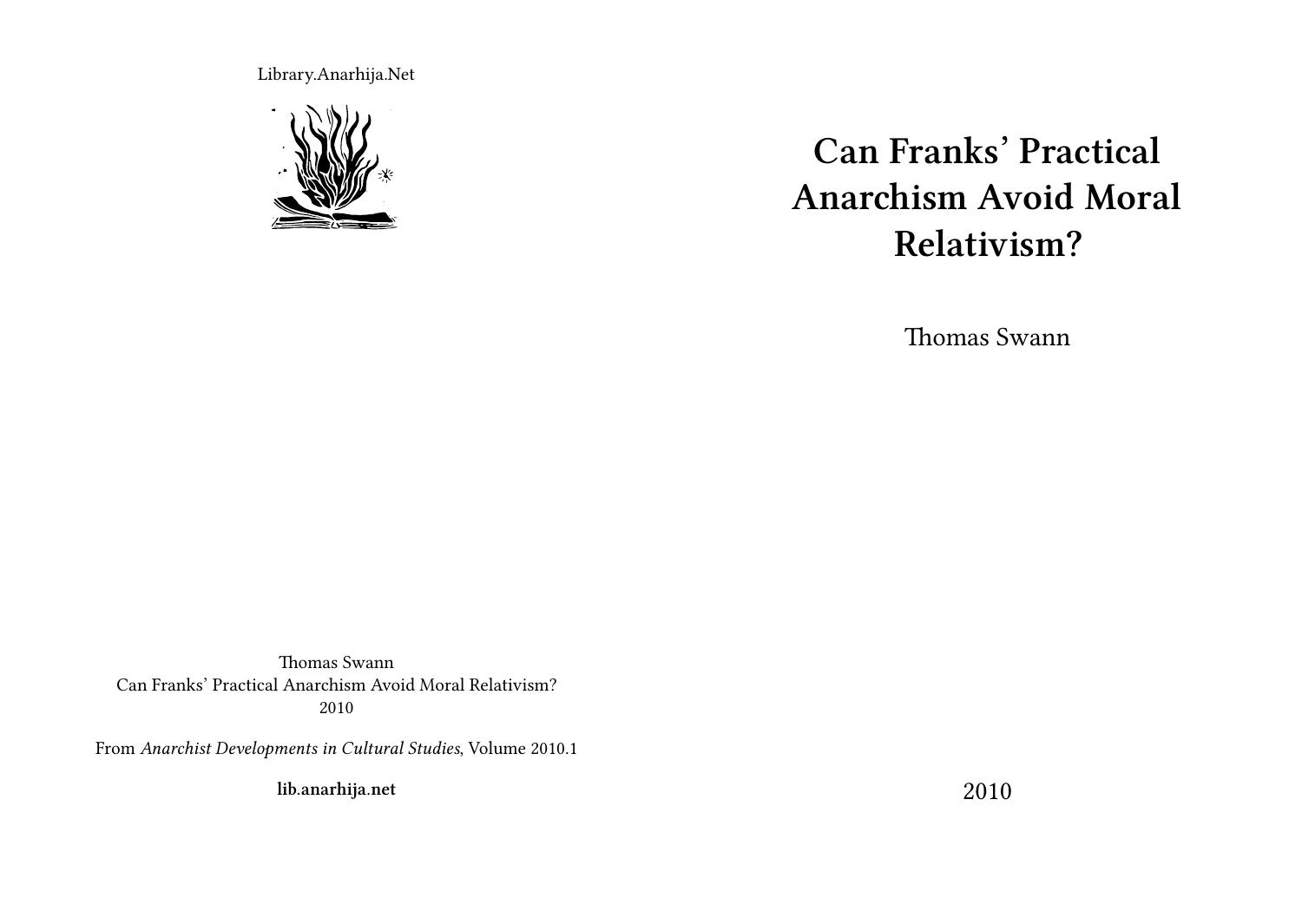## **Contents**

| 1: Social Practices and the Rejection of Moral Universalism 5 |  |
|---------------------------------------------------------------|--|
|                                                               |  |
|                                                               |  |
|                                                               |  |
|                                                               |  |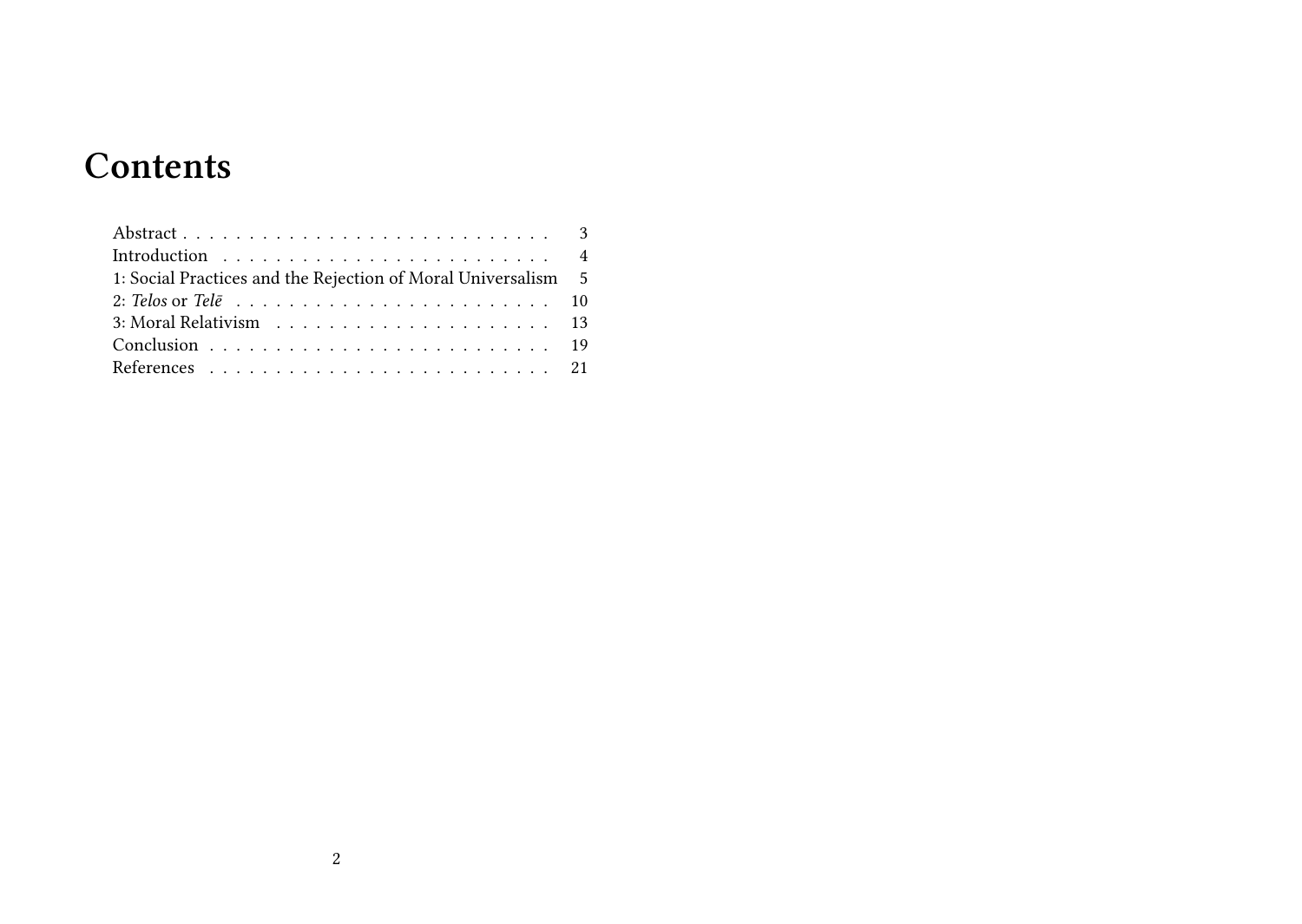— . (1985). *After Virtue. A Study in Moral Theory*. (second edition.). London: Duckworth.

Malatesta, E. (1977). *Errico Malatesta: His life and Ideas*. London: Freedom Press.

May, T. (1994). *The Political Philosophy of Poststructuralist Anarchism*. Pennsylvania: Pennsylvania State University Press.

Midgley, M. (1974). "The Game Game," *Philosophy*, (49)189, 231– 53.

Newman, S. (2001). *From Bakunin to Lacan: Anti-authoritarianism and the Dislocation of Power*. Oxford: Lexington Books.

Quine, W.V. (1968). "Ontological relativity," *The Journal of Philosophy*, (65)7, 185–212.

Winch, P. (1958). *The Idea of a Social Science*. London: Routledge.

#### **Abstract**

Benjamin Franks' recent contribution to the field of anarchist political philosophy, what he calls 'prefigurative or practical anarchism', is introduced partly in response to the critique of 'metanarratives' made by writers such as Todd May and Saul Newman. Metanarratives, they argue, are both, in theory, epistemologically suspect and, in practice, repressive of alternative conceptions of the good. This is because metanarratives assert the validity of one goal or end for human society and/or individuals and one morally justifiable mode of acting to achieve this, thus risking the exclusion of other goals and forms of moral agency. Framing social and political action within metanarratives of human nature is regarded by May and Newman, the founders of 'postanarchist' theory, as an essential characteristic of the classical anarchisms of the nineteenth century. While Franks, along with many others, is critical of the postanarchist attack on classical anarchisms, he nonetheless shares their rejection of metanarratives and teleology. The practical anarchism he proposes aims to be sympathetic to this concern and does so by adopting and modifying the social practice theory found in the work of Alasdair MacInture. This may come as a surprise given Mac-Intyre's position as one of the strongest contemporary defenders of the notion of a *telos* of human life (i.e., that human life has a natural and right end), but it is this exact feature that Franks' account of social practices eliminates. The purpose of this paper, therefore, is to assess the consequences of the rejection of metanarratives and *telos* for Franks' practical anarchism. Ultimately, I will show that without a teleological approach, practical anarchism collapses into moral relativism and weakens the definition of 'anarchism' to such an extent that it becomes useless.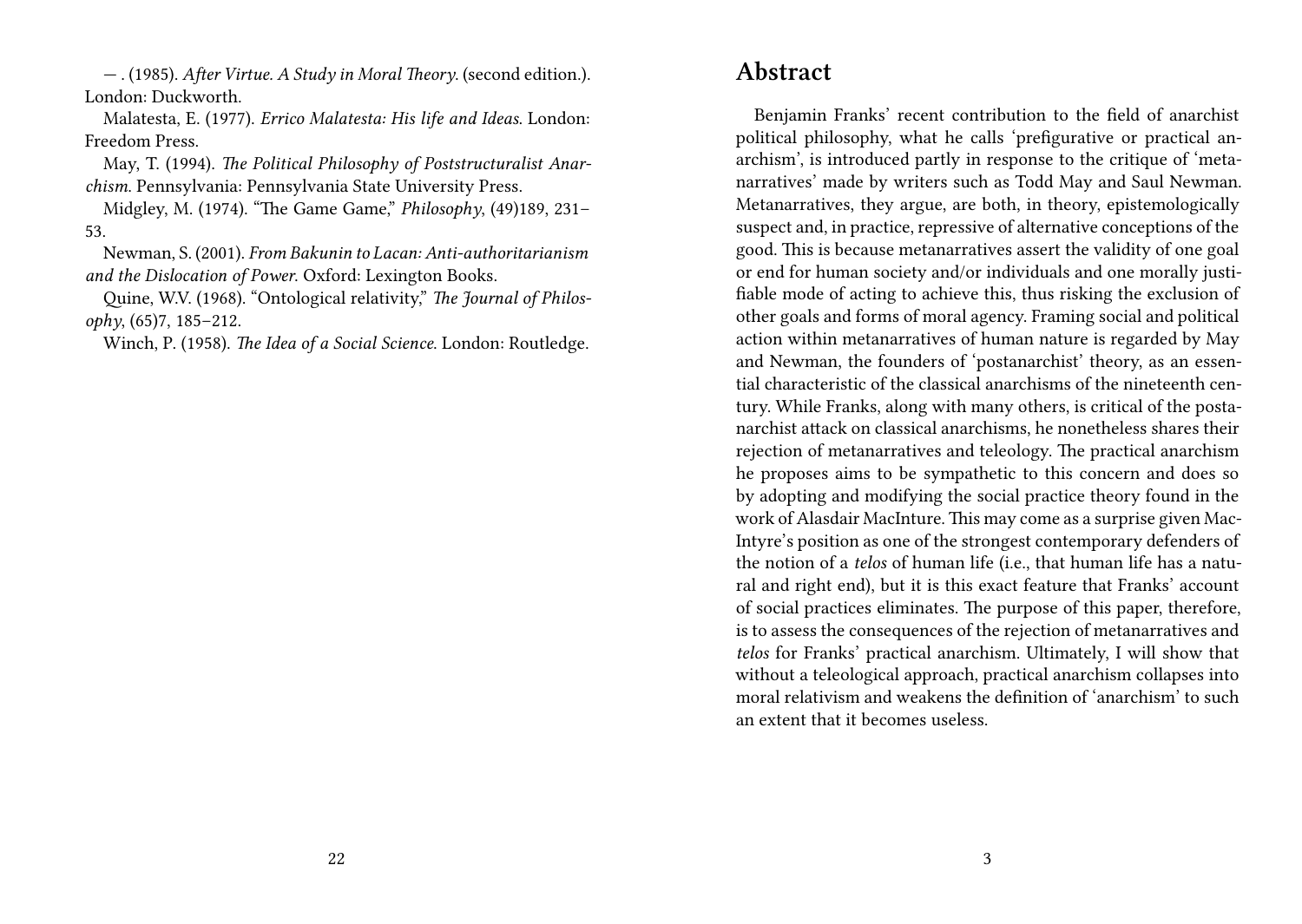#### **Introduction**

In a recent contribution to the field of anarchist political philosophy, Benjamin Franks introduces what he describes as "a prefigurative or practical anarchism" (Franks, 2008: 147), intended partly as a response to the critique of moral and political universalism made by postanarchist writers such as Todd May (1994) and Saul Newman (2001). Universalism, which can be understood as a metaethical commitment to one over-arching moral standard against which claims of what is 'good' and 'bad' can be judged to be 'true' or 'false', is argued, by the postanarchists, to be both in theory epistemologically suspect and in practice repressive of alternative conceptions of the good. Explaining social and political action within a universalist framework of human nature is regarded by May and Newman as an essential characteristic of the classical anarchisms of the nineteenth century. While Franks (2007), along with others (e.g., Cohn, 2002; Cohn & Wilbur, 2003; Glavin, 2004), is critical of the postanarchist attack on classical anarchisms, he nonetheless shares in their rejection of moral universalism. The practical anarchism he proposes aims to be sympathetic to this typically poststructuralist concern while at the same time providing a foundation for ethical action, and he does so by adopting the social practice theory found in the work of Alasdair MacIntyre. This may come as surprise given MacIntyre's position (1999: x) in recent years as a staunch defender of the idea of moral universalism, basing his account on a form of biological essentialism whereby human beings are understood as having a natural *telos*, an end towards which their actions ought to aim. However, Franks takes his inspiration instead from Mac-Intyre's initial work on social practice theory, which echoes poststructuralism's rejection of claims to universal moral truth (Franks, 2008: 138).

In this article, I intend to discuss the implications of the rejection of moral universalism for a social practice based account of anarchist ethics. If it is the case, as the later MacIntyre argues, that

#### **References**

Bakunin, M. (1973). "God and the state." In *Michael Bakunin. Selected writings* (A. Lehning, Ed.). London: Jonathan Cape: 111–35.

Cohn, J. (2002). "What is Postanarchism 'post'?" *Postmodern Culture*, (13)1. Retrieved from muse.jhu.edu

Cohn, J., & Wilbur, S. (2003). "What's Wrong with Postanarchism?," *From The Libertarian Library*, As Retrieved On July 7th, 2007 from libertarian-library.blogspot.com Originally published *The Institute of Anarchist Studies*.

Franks, B. (2010). "Anarchism and the Virtues," *Anarchism and moral philosophy* (B. Franks & M. Wilson, Eds.) London: Palgrave: 135–60.

— . (2008). "Postanarchism and Meta-ethics," *Anarchist Studies*, (16)2, 135–53.

— . (2007). "Postanarchism: A Critical Assessment," *Journal of Political Ideologies*, (12)2, 127–45.

— . (2006). *Rebel Alliances: The Means and Ends of Contemporary British Anarchisms*. Edinburgh: AK Press.

Glavin, M. (2004). "Power, Subjectivity, Resistance: Three Works on Postmodern Anarchism," *The New Formulation*, (2)2. Retrieved from: www.newformulation.org

Lyotard, J.F. (1984). *The Postmodern Condition: A Report on Knowledge* (G. Bennington & B. Massumi, Trans.). Minneapolis: University of Minneapolis Press.

MacIntyre, A. (2006). "What More Needs to be Said? A Beginning, Although Only a Beginning, at Saying it. *Analyse & Kritik*, (30)1, 261–76.

— . (1999). *Dependent Rational Animals. Why Human Beings Need the Virtues*. London: Duckworth.

— . (1994). "A Partial Response to my Critics," In *After MacIntyre. Critical Perspectives on the Work of Alasdair MacIntyre* (J. Horton & S. Mendus, Eds.). Cambridge: Polity Press: 283–304.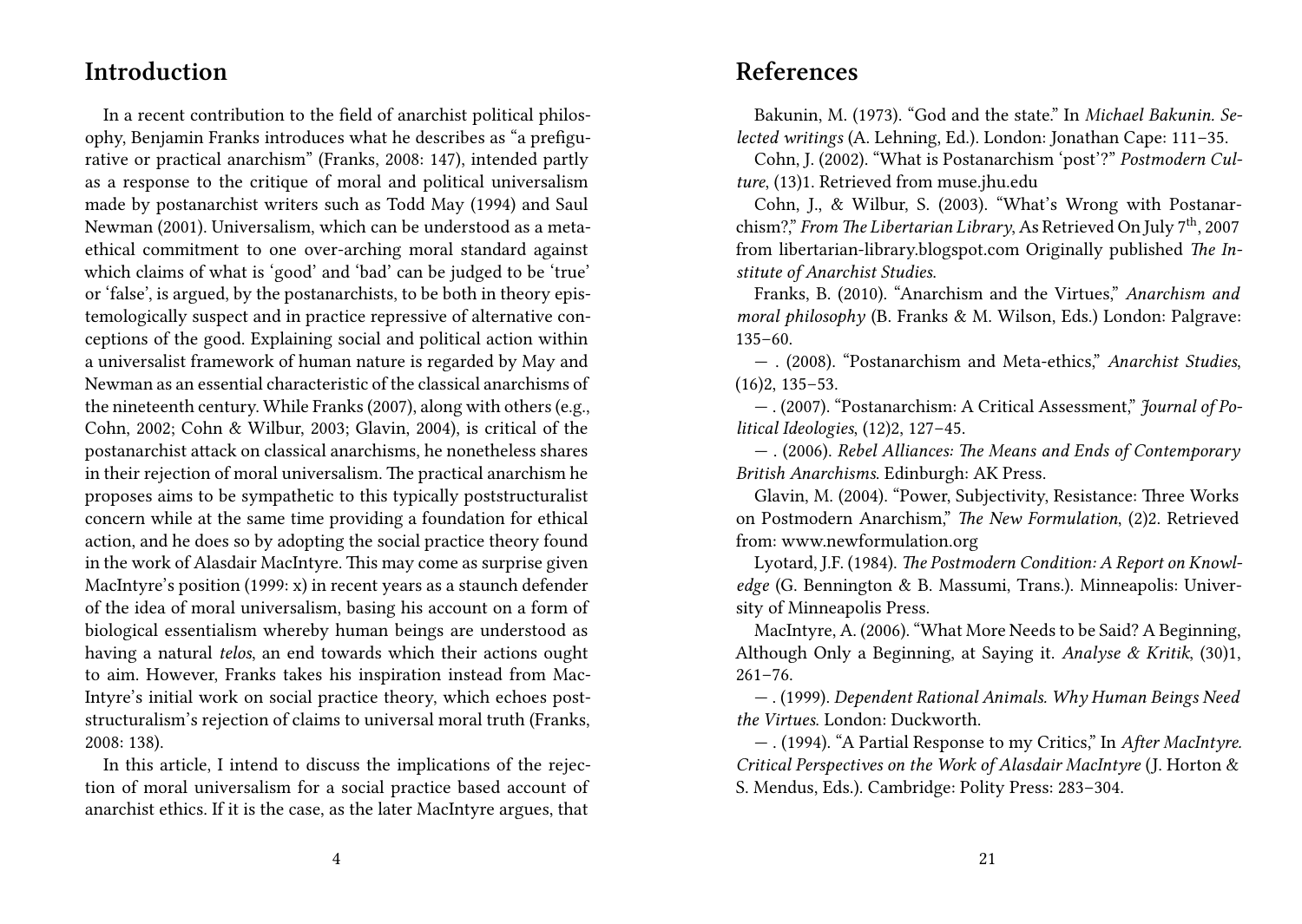he has changed his position and argues that there is a single correct and natural end for human life. Franks, however, argues for a complete rejection of a single human *telos*, locating anarchist practices in a historically and ethically contingent space, within which internal goods and virtues do not derive their legitimacy from anything other than the contingent workings of the practice they are inherent to. The second section focused on the notion of multiple *telē* that is used by Franks to highlight the fact that while anarchist social practices are teleological, they are not all subject to one teleology, but to multiple, perhaps irreducible teleologies. The final section discussed the implications of Franks' rejection of one teleology in favour of many. These consequences are, I argued, a relativistic attitude to both the ethics of anarchism and the very use of the word in describing practices. While this moral relativism may not seem so problematic on Franks' account, I have tried to show that in fact it restricts the moral agency involved in practices in the same way that, the postanarchists argue, the assertion of one, universal *telos* does. This is because for agents embedded in social practices, the available resources for moral evaluation make questioning the *telos*, internal goods and virtues of that practice problematic. The only way to evaluate these features is through methods 'designed' to legitimise them. Thus, Franks' practical anarchism, as an alternative to moral relativism or universalism, would appear to collapse into the former. The solution to this, I would suggest, is not to reject practical anarchism completely. Indeed, the introduction of social practice theory into anarchist ethics is an incredibly promising move and has much to offer the anarchist movement in terms of ethical alignment. However, without the inclusion of some level of moral universalism, as with the later MacIntyre, it is open to the charge of relativism which makes its theoretical and practical application problematic.

such an ethical theory is left lacking without a universal teleology that is common to all social practices and which informs the ethical actions of the agents involved therein, then Franks's practical anarchism will be open to critique. Ultimately, I will show that without an appeal to universalism, practical anarchism collapses into moral relativism and, in addition, weakens the very definition of "anarchism" to such an extent that it becomes useless.

### **1: Social Practices and the Rejection of Moral Universalism**

MacIntyre (1985: 187) describes social practices in the following, oft-quoted way:

By 'practice' I am going to mean any coherent and complex form of socially established cooperative human activity through which goods internal to that form of activity are realized in the course of trying to achieve those standards of excellence which are appropriate to, and partially definitive of, that form of activity, with the result that human powers to achieve excellence, and human conceptions of the ends and goods are systematically extended.

The two most important aspects of this definition for MacIntyre's ethics as a whole are, firstly, the notion of goods internal to practices and, secondly, the standards of excellence appropriate to the practice. The second of these, the standards of excellence, are specific virtues which ethical agents can display. The first, the internal goods, are certain objectives of the practice which can only be achieved by the agent displaying a virtuous character. MacIntyre (1985: 191) writes, "A virtue is an acquired human quality the possession and exercise of which tends to enable us to achieve those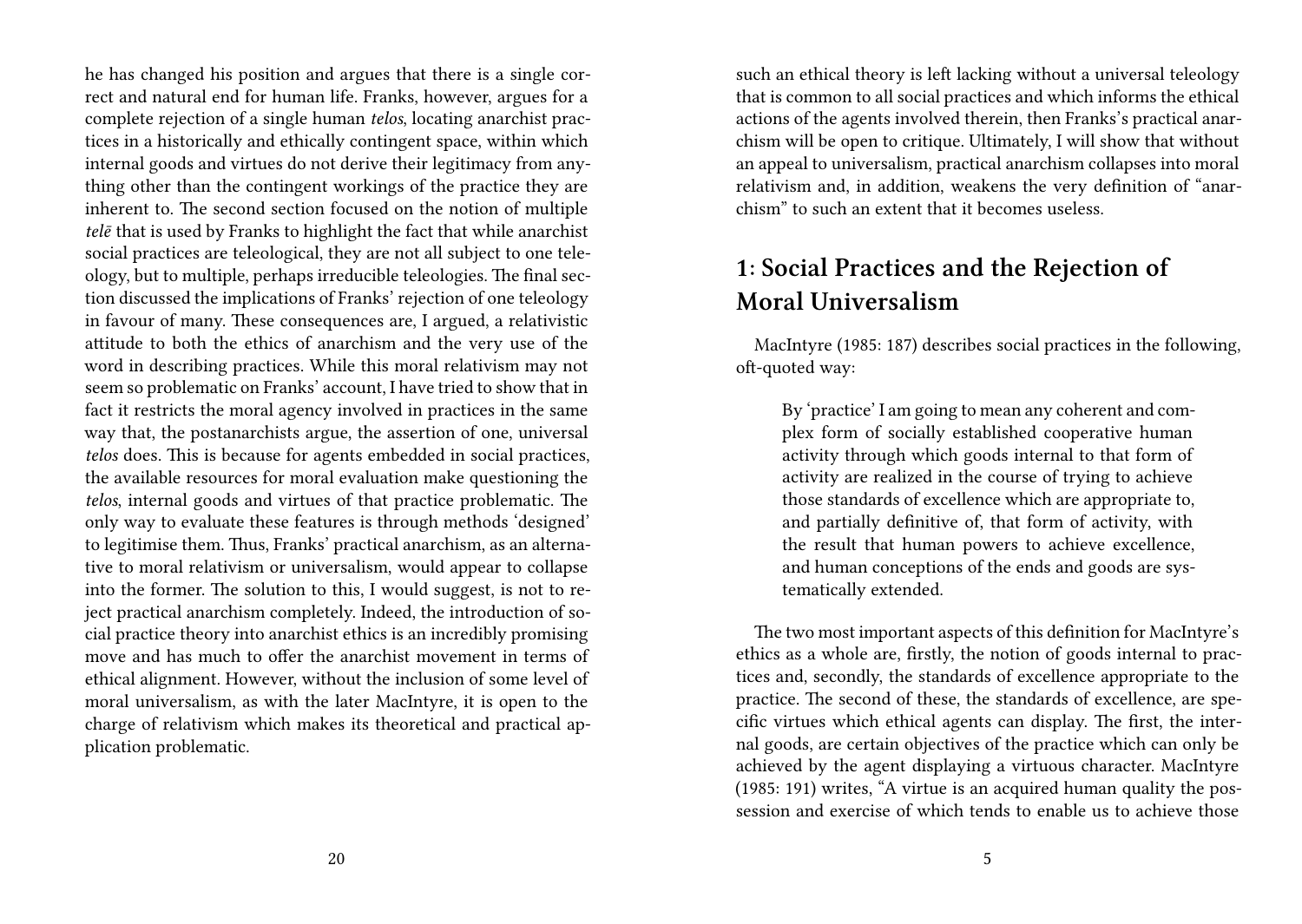goods which are internal to practices and the lack of which effectively prevents us from achieving any such good." The goal of this article is not to assess the concept of virtue or internal good in Mac-Intyre's or Franks' ethics, but rather to examine what both authors appeal to in order to show how certain virtues and certain internal goods are justified morally. In order to do so, it is necessary to take a look at how social practices operate in the social world of human beings. One way to understand what MacIntyre means by social practices is to examine the parallel arguments, made by Ludwig Wittgenstein among others (Midgely, 1974; Winch, 1958), that the social world is composed of a series of formations which have much in common with games.

Wittgenstein famously criticises traditional, representationalist accounts of language which have it as a collection of words which derive their meaning through linking up to things in the world; in other words, that words are names for objectively existing meanings. All instances of language, on this account, can be unified because they all represent the world, and the difference between two languages is the same as the difference between two sets of labels: they can both be reduced to representing the same meanings (Quine, 1968: 186). In contrast to this representationalism, Wittgenstein proposes that language be understood as operating as a series of games, by which he means a number of local language communities in which meaning is determined not by having words link up with objective reality, but by tacit agreement among language users such that the use of words by any one member of the community is understood by any other. This relativism also applies to practices of justification, which may be appealed to in the event of disputes about meaning; if language users disagree about the meaning of a statement, then the justificatory practices they appeal to are similarly agreed on tacitly and have no special claim to objective truth. The crucial point to take from this is that a statement is not to be seen as something which can be judged as 'true' or 'false' in reference to some external ruler (i.e., objective reality), but which

be said to transcend particular practices and constitute a moral reality which, while contingent, can nonetheless act as a universal for the members of the moral community in question. The arguments against moral universalism can be grounded in the shared moral commitments of a community; in this case, the community of anarchists. So, when one argues, as Franks does, that moral universalism limits moral agency and creates moral hierarchy, the move to justifying its rejection on these grounds can be said to be valid because within the particular moral community of anarchists, restrictions on moral agency and the creation of moral hierarchy ought to be avoided. While this doesn't demand a belief in an objective moral reality, it does require that these norms be common to all the members of the anarchist moral community. Rather than arguing that universalism is absolutely wrong, one could argue that it is wrong insofar as we are anarchists. In other words, to be a consistent anarchist, one must act in accordance with the principles of liberated moral agency and moral non-hierarchy; and as the above has shown, these principles could be found in a *telos* that spans the range of anarchist practices. Of course, this cuts against Franks' assertion that there are no *telē* or principles that all anarchist practices share, but without either this commitment or the belief in some objective moral reality, I don't see how the moral arguments against universalism can have any force.

#### **Conclusion**

In conclusion, I want to summarise the argument that has been made here. In the first section, I attempted to highlight the role social practices, for both Franks and MacIntyre, play in their respective understandings of our social world, discussing the relevance of both the notion of language games and metanarratives to this picture. While MacIntyre begins by rejecting metanarratives and the notion of a single, fixed *telos* for human life, in recent years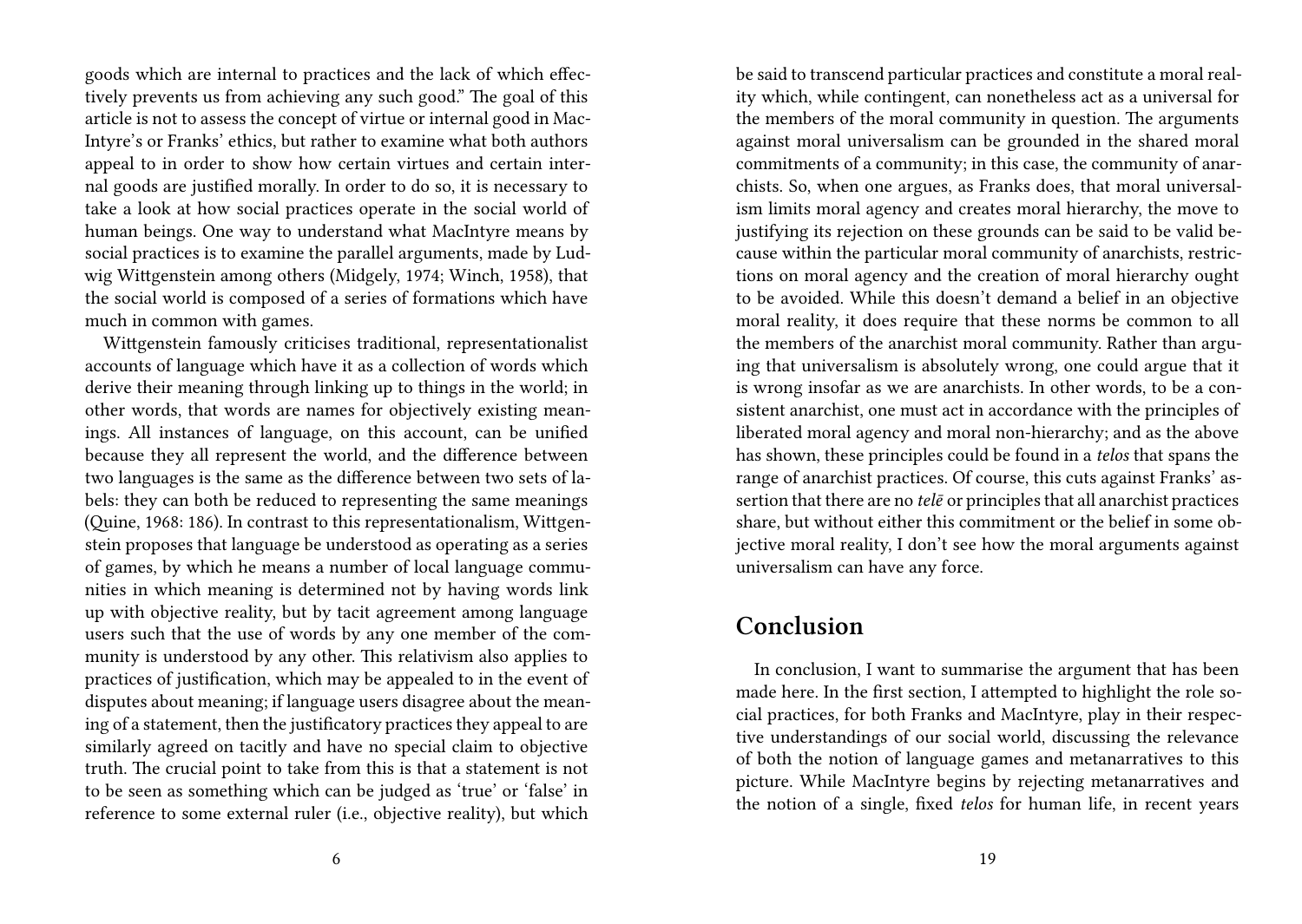the peculiarities of any practices or language games, then it makes no sense to say that this universalism results in a limiting of moral agency and a creation of moral hierarchy.

Of course, the particular universalism Franks has in mind is a teleological one whereby a correct and natural *telos* for human beings is asserted as objectively true, and his argument, following the postanarchists, is that this specific type of universalism has the potential to limit moral agency and create moral hierarchy. This, however, would still have to be re-articulated, if a universal prohibition on these evils is to be appealed to, such that one type of universalism is used to challenge and reject another; namely, a universalism of nonhierarchy and liberated moral agency (which sounds deontological) being used to reject a universalism of teleology. One could respond however by attempting to rephrase the prescriptions of the 'good' universalism in a teleological manner. For example, the natural end for all human beings is a life of unrestricted moral agency, free from moral hierarchy. On this account, therefore, all action ought to tend towards this end, and anything that stands in the way of this end or diverts human beings away from it (e.g., a false *telos*) is considered 'bad'. What seems at first to be an argument against universal teleology, can in fact be made into an argument against one type of teleology, from the perspective of another. I would suggest, therefore, that Franks' moral arguments against universalism are in fact arguments against a specific formulation of universalism, and that they are actually consistent with a universalism that, on either deonotlogical or teleological grounds, prohibits the limiting of moral agency and the creation of moral hierarchy.

There is, however, a second option which would allow the arguments to maintain their moral force, but which would not require an appeal to universalism. Rather than locate the source of the prohibition of restrictions on moral agency and the creation of moral hierarchy in universal and objective propositions, one could locate them in the contingent truths of a particular moral community, a community which incorporates multiple practices. Thus, values can

achieves a truth value depending on the specific language-rules of the community, or language game, in which the statement is made. What warrants these social formations being called games is that they operate according to a specific set of rules and that, in virtue of this, they are social affairs involving more than one language user (Wittgenstein, 2001: §256–71; Winch, 1958: 24–65).

Social practices, for MacIntyre, share the key features of language games; namely, they operate according to a specific set of rules (specific, that is, to that practice), they are necessarily social and they involve a local or contextual account of truth. A comparison can be drawn between MacIntyre's account of practices and that of narratives common to the work of many poststructuralist and postmodern writers. For example, Jean-François Lyotard (1984: xxiv) writes that a defining feature of the contemporary, 'postmodern' age is a rejection of the belief in any one over-arching system that can justify claims about truth. These grand systems he calls 'metanarratives'. In place of metanarratives, like that of representationalism, postmodernism and poststructuralism theorise the social world as a patchwork of local narratives in which truth and justification operate in the same way as in Wittgenstein's language games. What is considered true in one narrative is only assessable within the justificatory practices of that narrative, which are based upon the tacit agreement of the members of that narrative community, and not in reference to a metanarrative. Lyotard (1984: xxiv) describes this picture in explicitly Wittgensteinian terms: "There are many different language games  $-$  a heterogeneity of elements." What is particularly interesting about the treatment of metanarratives by poststructuralist writers is the focus on their ethical and political dimensions. Essentially, they see the critique of metanarratives of justification as applying to both ontological truth claims and moral truth claims. Thus, moral universalism (whereby statements about what is 'good' and 'bad' can be assessed in line with a universal principle, such as in the case of utilitarianism or that of deontological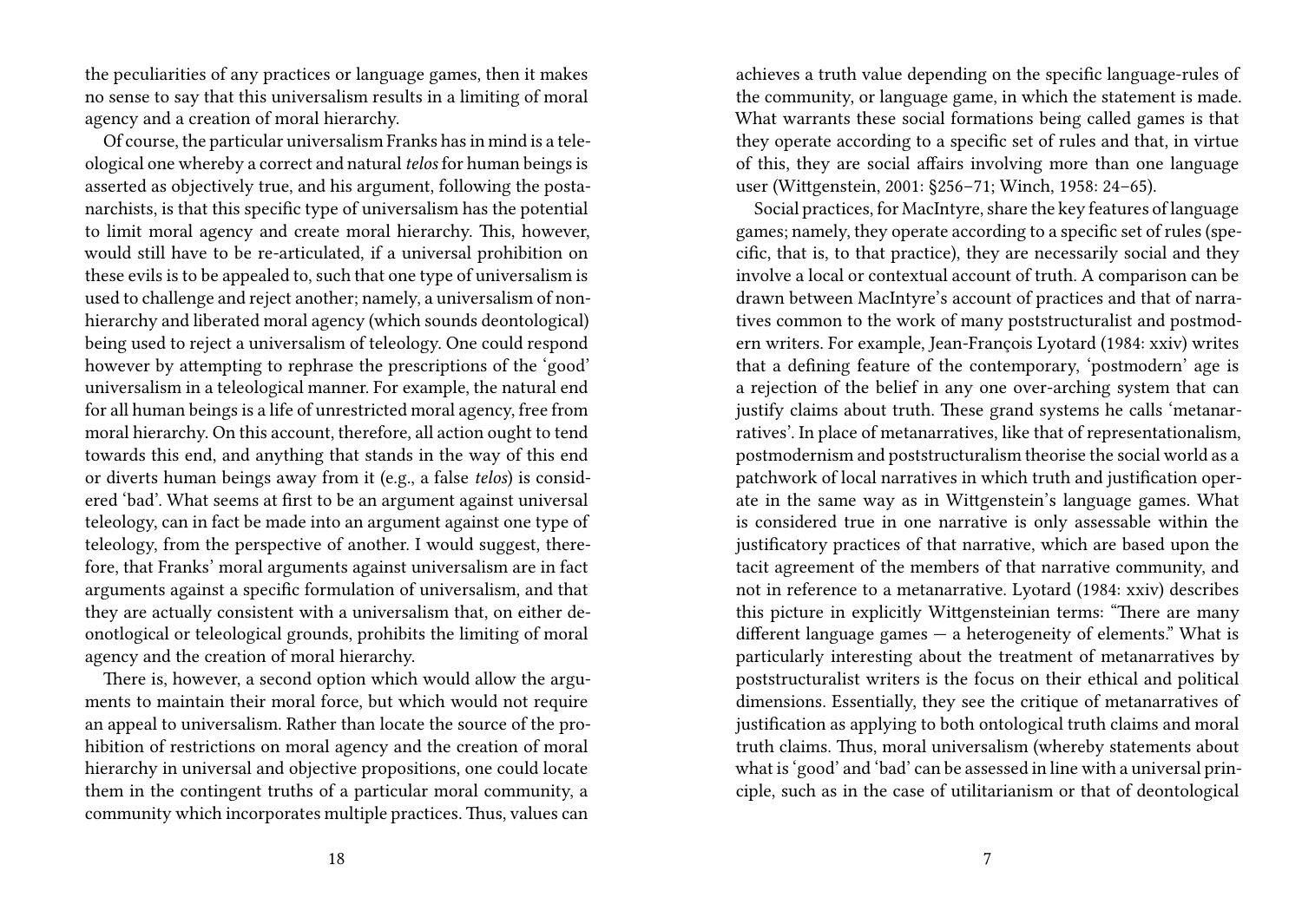ethics [see, e.g., Franks, 2008: 138–40]) is rejected and replaced with a view according to which moral truth is specific to local narratives.

This focus on moral relativism is important because it is this feature which is central to MacIntyre's early account of social practices, represented best by his book *After Virtue* (originally published in 1981). MacIntyre agrees here with both the language game theorists and the poststructuralists that the social world is composed of multiple practices with potentially irreducible differences, and which cannot be subsumed under one metanarrative of moral justification. After providing examples of competing moral claims about just war, abortion and private education and the arguments used to justify those claims, he writes (1985: 8):

Every one of these arguments is logically valid or can be easily expanded so as to be made to be so; the conclusions do indeed follow from the premises. But the rival premises are such that we possess no rational way of weighing the claims of one as against another. For each premise employs some quite different normative or evaluative concept from the others, so that the claims made upon us are of quite different kinds.

Thus, the moral landscape of society is one in which different narratives contain their own justifications of moral claims. For example, one narrative may never justify warfare as morally good, while another may justify it as good if and only if it is waged with the aim of liberating oppressed groups (MacIntyre, 1985: 6). This is not to say, of course, that moral agreement between narratives (even those separated historically and/or geographically) is impossible, only that when agreement is reached, it is only contingent and not founded upon some objectively existing moral reality.

In his early writings on social practices, MacIntyre argues that morality, rather than being based on supposedly universal principles, should take root in the teleologies that are found in differthe moral and linguistic game that this practice is. Accordingly, the collective, being explicitly anarchist, calls the practice an anarchist practice, and recognises the specific *telos* of the practice. The entire toolkit the members of the collective have at their disposal for moral evaluation is also a part of the practice, for as Franks notes (2008: 143), "different social practices have their own distinctive discourse and mode of reasoning." So, the only way the members of the collective can evaluate whether the internal good of the practice is worth pursuing is in relation to the *telos* of the practice or using reason which is also part of the practice. This seems to restrict the moral conduct as much as a universal *telos* does, for there is still just one standard against which things can be judged. In fact, the reliance on local or practice-based modes of evaluation might even be more restrictive, as it precludes the goods of other practices being at all meaningful unless there is some contingent resemblance.

Another point of critique can be made in relation to the first two arguments Franks employs against moral universalism. As I noted above, these arguments, that universalism creates the potential for a restriction of moral agency and the introduction of a moral hierarchy, are moral in nature; that is, they challenge universalism on the grounds that it is immoral. Applying a charge of immorality against a position can, I would suggest, come in two ways. Firstly, it could appeal to a moral universalism. In the case of the arguments made by Franks, limiting moral agency and facilitating the creation of moral hierarchies would be considered universally bad, and so any morally good position would have to avoid these. This raises the paradoxical prescription that if universalism is true, then it should be rejected as false. However, this is only paradoxical if the content of the objective moral reality is such that it would restrict moral agency and create moral hierarchy. Indeed, were the content of objective moral reality limited to the facts that liberated moral agency and moral non-hierarchy are good, then it wouldn't seem to fall prey to its own moral judgement. In other words, if liberated moral agency and moral non-hierarchy are objectively good, external to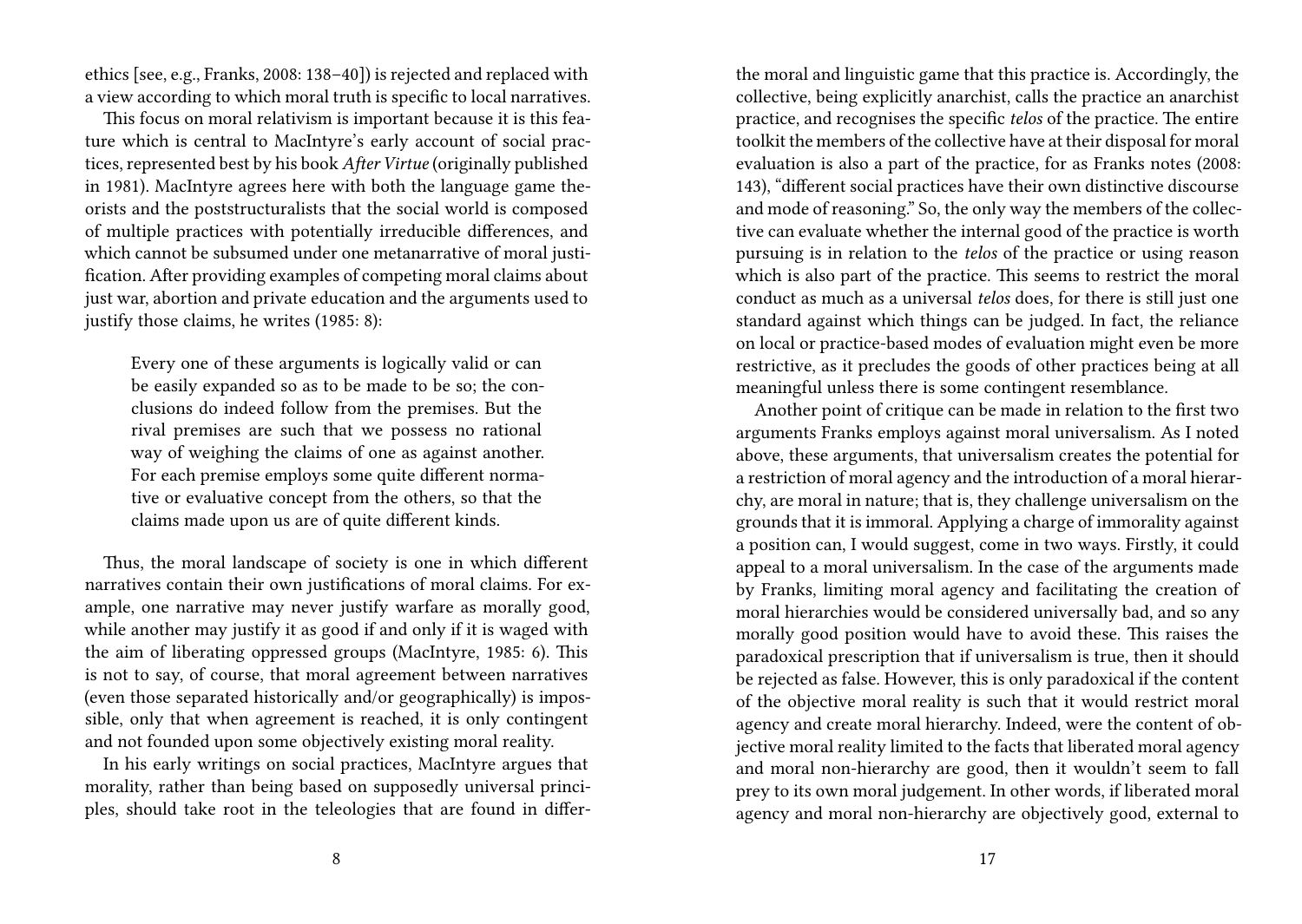periphery. Franks' notion, on the other hand, that there is no *telē* common to all anarchist practices precludes defining some practices as anarchist and others as not.

This comes out in Franks' assertion that not all anarchist practices involve a rejection of hierarchy. He says (2008: 148) that "there are contexts in which goods are immanently developed but a challenge to structures that maintain inequalities of power is not generated — for instance, children playing in a sandbox." The inclusion of this particular example is perhaps intended to highlight the fact that, according to practical anarchism, not all practices share a rejection of hierarchy. But is the suggestion then that children playing in a sandbox is an anarchist practice? Without the claim that all anarchist practices share some *telos* or *telē*, it's actually impossible to say whether children playing in a sandbox is anarchist or not. More worryingly, perhaps, it becomes impossible to say that practices which claim to be anarchist, such as those of so-called anarcho-capitalists or autonomous nationalists, are in fact not anarchist. The upshot of this is that just as there is no way of morally acting in a non-contingently, meaningful anarchist way without a *telos* or set of *telē*, neither is there any way of using the words 'anarchist' or 'anarchism' that is not contingent and based purely on the accidental language game the agent is presently in. Moral action and use of the word anarchism would be possible, but only within contingent practices and language games.

Where this characterisation of practical anarchism as morally relativistic is a problem is insofar as it falls victim to one of the very critiques Franks makes of an ethics based of a fixed, universal *telos*; namely, that it limits the potential for moral agency. I return to the above example to explain this point. Say the collective came to some contingent agreement and decided to support the animal rights group. They have thus entered into a practice (showing solidarity with radical animal rights organisations) which has its specific internal goods and virtues. The collective has been involved in this practice for some time now and has become fully part of

ent practices. His claim is that every practice entails a teleological conception of the agents engaged therein and that those agents can thusly act in a moral way. In acting to realise the good end of human life, "human-nature-as-it-could-be-if-it-realised-its-*telos*", agents can act in a morally praiseworthy way. This draws on Aristotle's understanding of *telos*, whereby the 'good' end for human life is something natural and common to all human beings: *telos* is a property of a "metaphysical biology" (MacIntyre, 1985: 162). However, for the MacIntyre of *After Virtue*, this deep metaphysical commitment is misguided (as I will highlight below, MacIntyre has retracted this position in recent years). Instead, *telos* is to be considered a property of agents only in so far as they are engaged in practices. In one practice, a particular form of agency is constituted, in another practices, the form of agency constituted may be quite different. These practice based forms of agency include a particular *telos* for the constituted agent. Thus, a human being will, as they move from practice to practice, engage in them as different forms of agency with different *telē*. To use MacIntyre's example (1985: 188), when engaged in the practice of chess, a person will have the agency of the chess player, with which comes a particular *telos*, that of doing good in the role of the chess player. What this doing good in a practice-specific role consist of, according to Mac-Intyre, is acting virtuously. Therefore, rather than hold to a fixed table of virtues, MacIntyre's account of social practices entails different tables of virtues for different practices, each informed by the *telos* specific to the form of agency involved in that practice (1985: 162–3). Where a *telos* can be said to transcend individual practices, it is still contingent and a property of an agency common to a network of practices (MacIntyre, 1994: 288). This latter point will prove to be important to Franks' practical anarchism.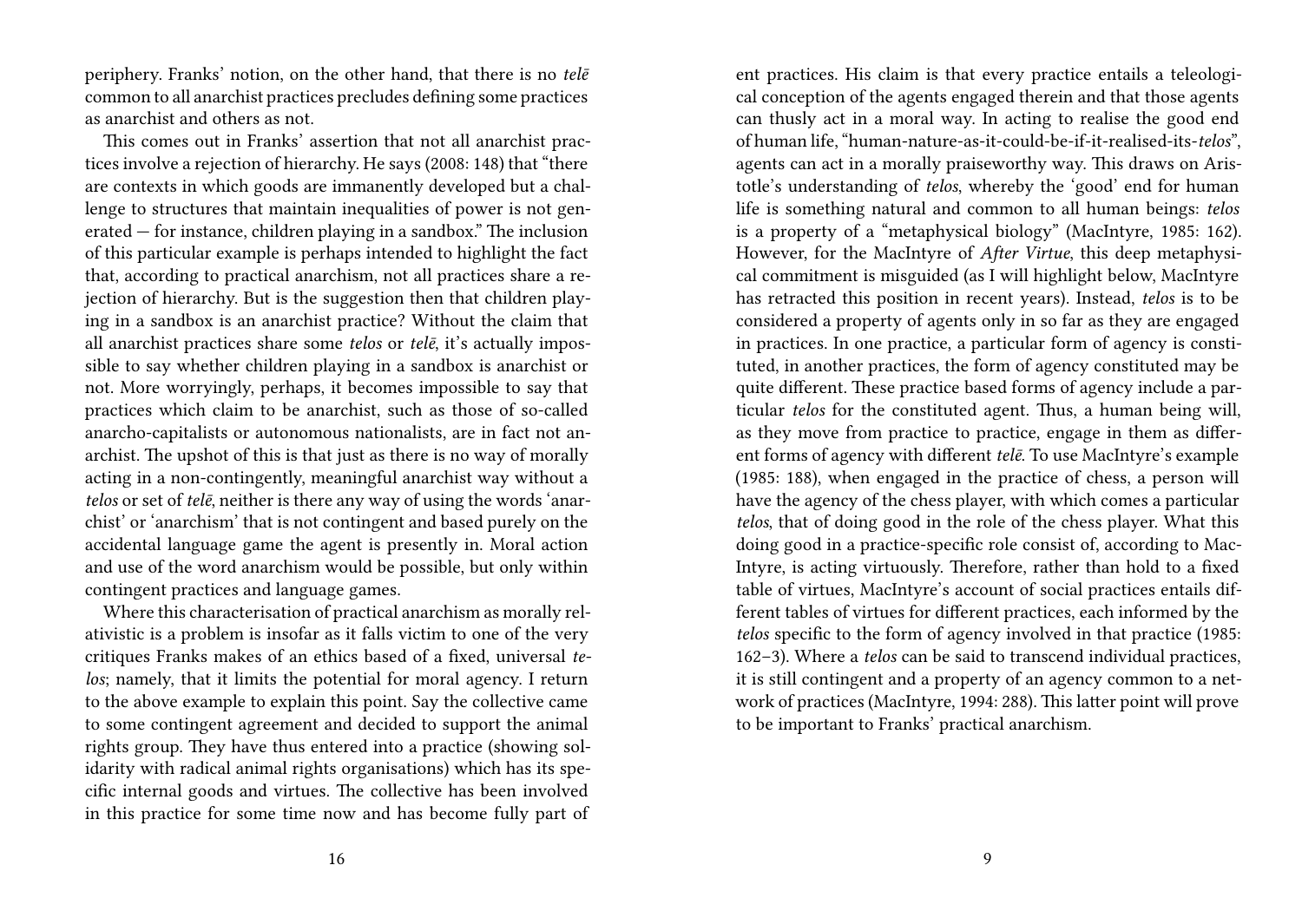#### **2:** *Telos* **or** *Telē*

The rejection of a single, fixed *telos* is something MacIntyre's and Franks' accounts of social practices have in common. Franks' practical anarchism shares with MacIntyre the perspective "that the social world is constructed out of intersecting social practices with their own histories and traditions" (Franks, 2010: 155). Franks' (2008: 147) description of practical anarchism is as follows:

Practical anarchism is based on a social account of the virtues (based on a revision of MacIntyre's virtue theory). This identifies goods as being inherent to social practices, which have their own rules, which are negotiable and alter over time. It stresses the immanent values of particular practices rather than the externally decided (consequentialist) values that will accrue.

In addition to the rejection of an over-arching teleology of human life, therefore, practical anarchism shares with MacIntyre's account of social practices the idea of there being goods that are internal to practices. Franks writes too that "each anarchist practice produces [its] own standards", and this can be taken as referring to the standards of excellence (virtues) in MacIntyre's theory. Thus, both accounts of social practices also incorporate the notion of virtuous behaviour, the successful display of which can be seen in agents achieving those goods that are internal to a particular practice. To see the importance of this account of social practices, and in particular the notion of teleology which is central to it, it may be helpful to rehearse Franks' arguments against holding a single, fixed teleology; for he does not follow the later MacIntyre of, for instance, *Dependent Rational Animals* (1999) in reinforcing the normative force of social practice theory with a return to an Aristotelian metaphysical biology (MacIntyre, 1999: x).

Franks, inspired by postanarchist writers but also early twentieth century anarchists such as Errico Malatesta (e.g., 1977: 267) who arThis is not to say that an identical teleology exists across the range of anarchisms; indeed a careful reading would identify changes in the framing of purpose of anarchism across its histories and contexts. However, what joins most of the contexts in which anarchism developed are shared narratives [and teleologies] promoting the autonomous actions of the oppressed to (albeit temporarily and incompletely) challenge, alleviate or avoid hierarchies and create more enriching social practices.

This raises, in addition to the question of moral relativism, the question of how, if there is/are no essential feature/s of anarchist practices, how are we to identify them and, further to this, use the term anarchism at all?

Franks own proposal (2010: 139–40) is to apply Michael Freeden's method of definition which eschews necessary and sufficient conditions and instead proposes that one "study and identify the inter-relationship of core and periphery concepts, and to locate these concepts spatially and temporally, exploring the manner in which concepts shift historically from core to periphery (and vice versa)." However, this actually contradicts Franks' claim that anarchist practices don't essentially share either one *telos* or a set of *telē*. Following Freeden's method, if we use it in relation to teleology, it is possible to say that what anarchist social practices share is a commitment to multiple *telē*, which taken together, are definitive of anarchism. These *telē*, however, need not be present in each practice in the same way and to the same extent, but to call these practices anarchist, at least one must be present. For example, while many anarchists in the nineteenth century and early twentieth century may have prioritised the struggle against religion and held that as a core feature of their concept of anarchism, for contemporary anarchists (at least in the post-industrial countries and regions) this is not such a relevant fight, and so this feature has shifted to the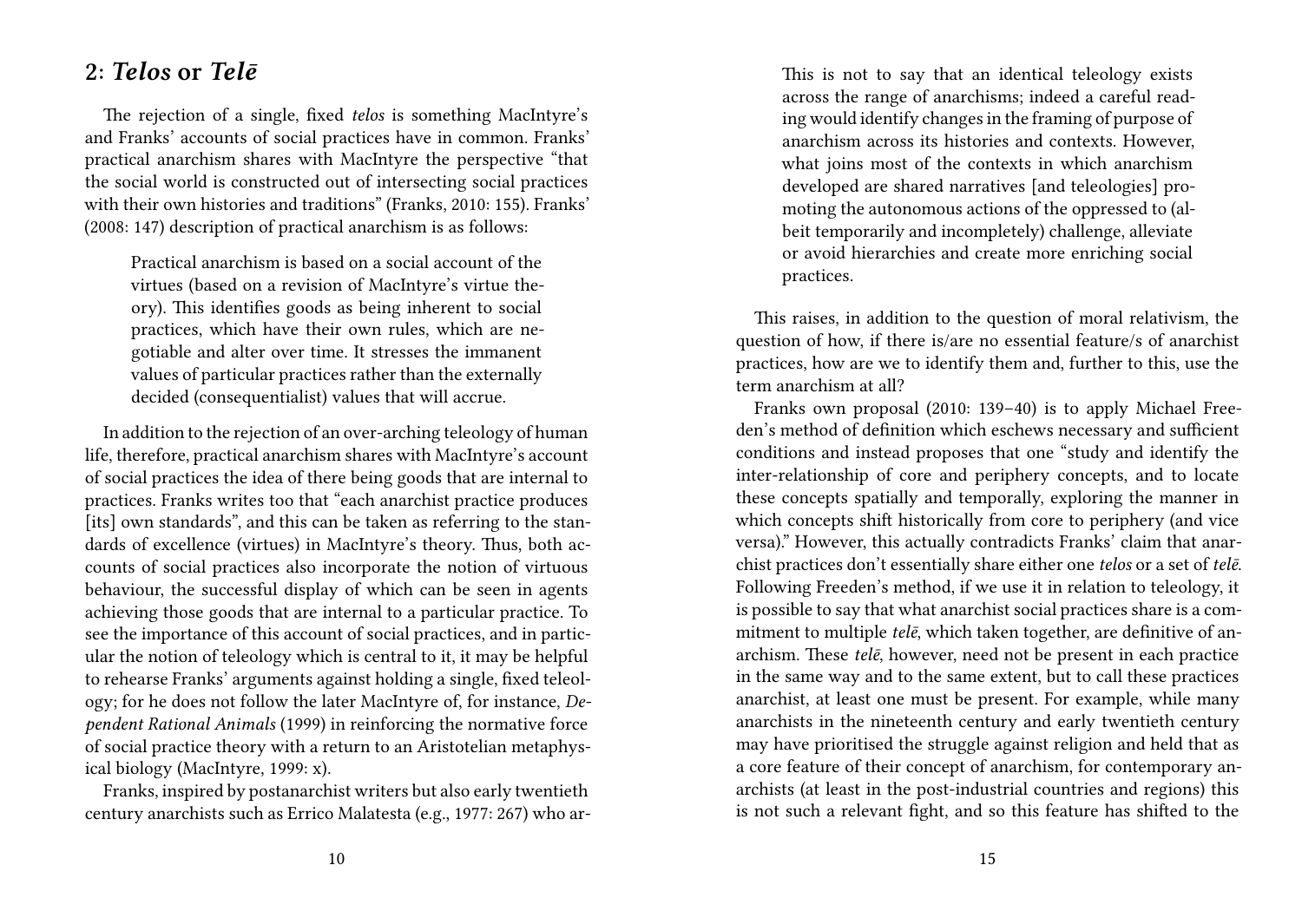the first group claims in support of their position that it measures up to the contingent *telos* that solidarity should be primarily with the animal rights movement, and the second group claims that theirs measures up to the *telos* that solidarity should be with anti-racism, then there is no way for agreement to be reached. It is impossible to order the potential goods of practices. Furthermore, even if some agreement is made, were a third party to question the prioritising of one internal good over another, no support could be given except from within the practice, which begs the question.

Ultimately, it would seem, there is no way of resolving conflict between goods and virtues, or between practices. This highlights the practical problem with rejection an objective *telos* in the way that practical anarchism does. The ethical dimensions of this theory are reduced to moral relativism. Franks wants to propose a point between moral relativism and moral universalism, but it seems that this point isn't to be found. Of course there can be a *telos* that spans several interconnected practices, but this would be similarly contingent and would still not aid the agent in deciding whether to engage in one group of practices or another.

This last point is especially pertinent to Franks' practical anarchism, because in some places he seems to arguing that certain practices will share a common teleology that distinguishes them as anarchist practices; namely, that they aim to challenge and eliminate hierarchical and capitalist relationships. For example, he writes (2010: 146) that "anarchist prefigurative methods are identifiable as they are the types of practices that would collectively build up to create their anti-hierarchical version of the flourishing society." Indeed, he offers a definition of "ideal type" anarchism as involving the rejection of capitalism and the free market and having an interest in the freedom of others as part of creating non-hierarchical social relations (2006: 112–13). However, he is consistent with MacIntyre's early take on social practices in that he stresses that this shared teleology is contingent, and not something necessary or even essential to those practices (2010: 142):

gues similarly against any teleological account of human beings, rejects the idea that there is one *telos* against which all action can be judged as 'good' or 'bad'. Instead, as the above section shows, he argues for multiple *telē* such that different social practices and, as the case may be, contingent networks of social practices, have internal goods that, for their achievement, demand that the agent act virtuously. The virtuous character is the teleological end for moral agency within that practice. Franks' argument against positing a single, fixed *telos* comes in three parts. Firstly, he argues that even if there were an observable teleology, a moral universal, it would be undesirable as it would limit the moral agency of people and groups, and potentially impose the coercion that anarchists traditionally seek to eliminate. Indeed, a universalist account makes room for the role of moral authorities: individuals or groups who are able to indicate to others what internal goods and standards of excellence should be pursued. It is characteristic of anarchisms (both classical and contemporary) that such authority be rejected, regardless of meta-ethical commitments to universalism. Mikhail Bakunin (1973: 134–5), for example, who argues for the authority of *science* as a mirror of the natural law found in nature, still rejects the authority of *scientists*. "If there are universal, set standards," writes Franks (2008: 141), "then moral agents would have to live up to these, and thus be denied the freedom to determine their own values." The second argument made by Franks against the teleological position is that it entails the potential for the introduction of a moral hierarchy, because if there is a universal standard of moral conduct, and some agents are more capable of measuring up to that standard than others, they will be privileged. "Rules which apply to all regardless of context ignore, and therefore disadvantage, those who are in an unequal position to begin with" (Franks, 2008: 142).

These first two arguments are moral in nature. The final argument, on the other hand, is that a teleological and universalist position falls on epistemological grounds (Franks, 2010: 144):